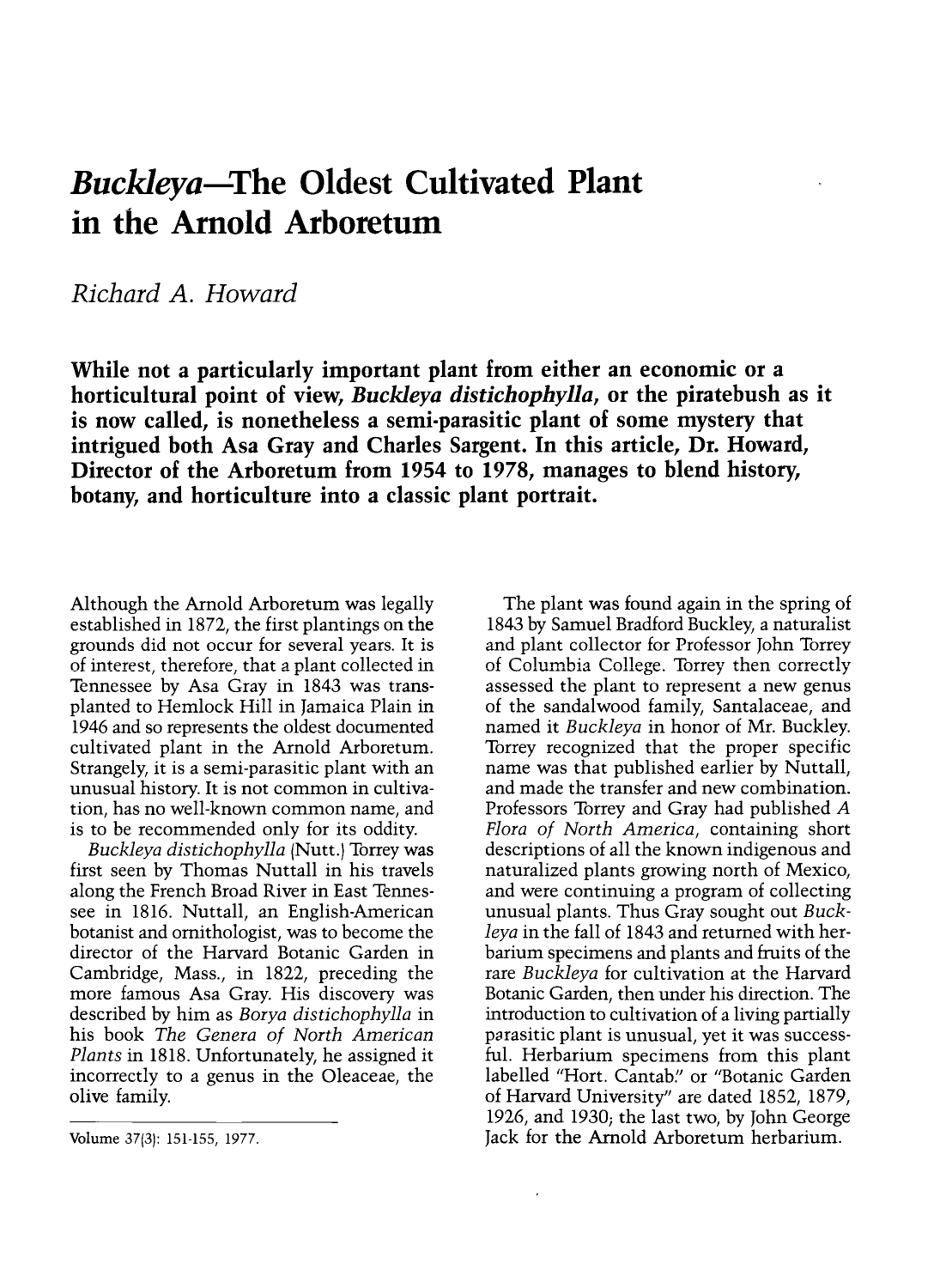

Buckleya distichophylla. Drawing by C. E. Faxon, first published in Garden and Forest 3, p. 237, 1890. From the Archives of the Arnold Arboretum.

Charles Sargent was the director of the Botanic Garden of Harvard University in Cambridge from 1873 until 1879, and there ment of the Arnold Arboretum property in Jamaica Plain. One can assume that Sargent noted the lack of fertile fruits on the Buckleya in the botanical garden and attempted vegetative propagation. When this was unsuccessful, he sought additional plants from the wild, and in 1888 he and W. M. Canby made a trip across the Smoky Mountains of Tennessee, including a "detour to the French Broad for the purpose of looking up *Buckleya*." He reported that he found plants in ripe fruit at

Paint Rock and sent back several hundred seeds packed in damp soil as well as a number of small seedlings. All arrived at the Arboretum in good order, and the seeds germinated "at once." These accessions were recorded in the numbered inventory of the Arnold Arboretum as "#3255," a plant collected by Sargent at Paint Rock, Tenn., Oct. 1888, and "3255-1 seeds" from the same area. Herbarium vouchers of fruiting specimens support the collection data. We have no record of the length of time the plants or seedlings obtained by Sargent were maintained in the living collections, for the existing records show only the undated annotation "dead or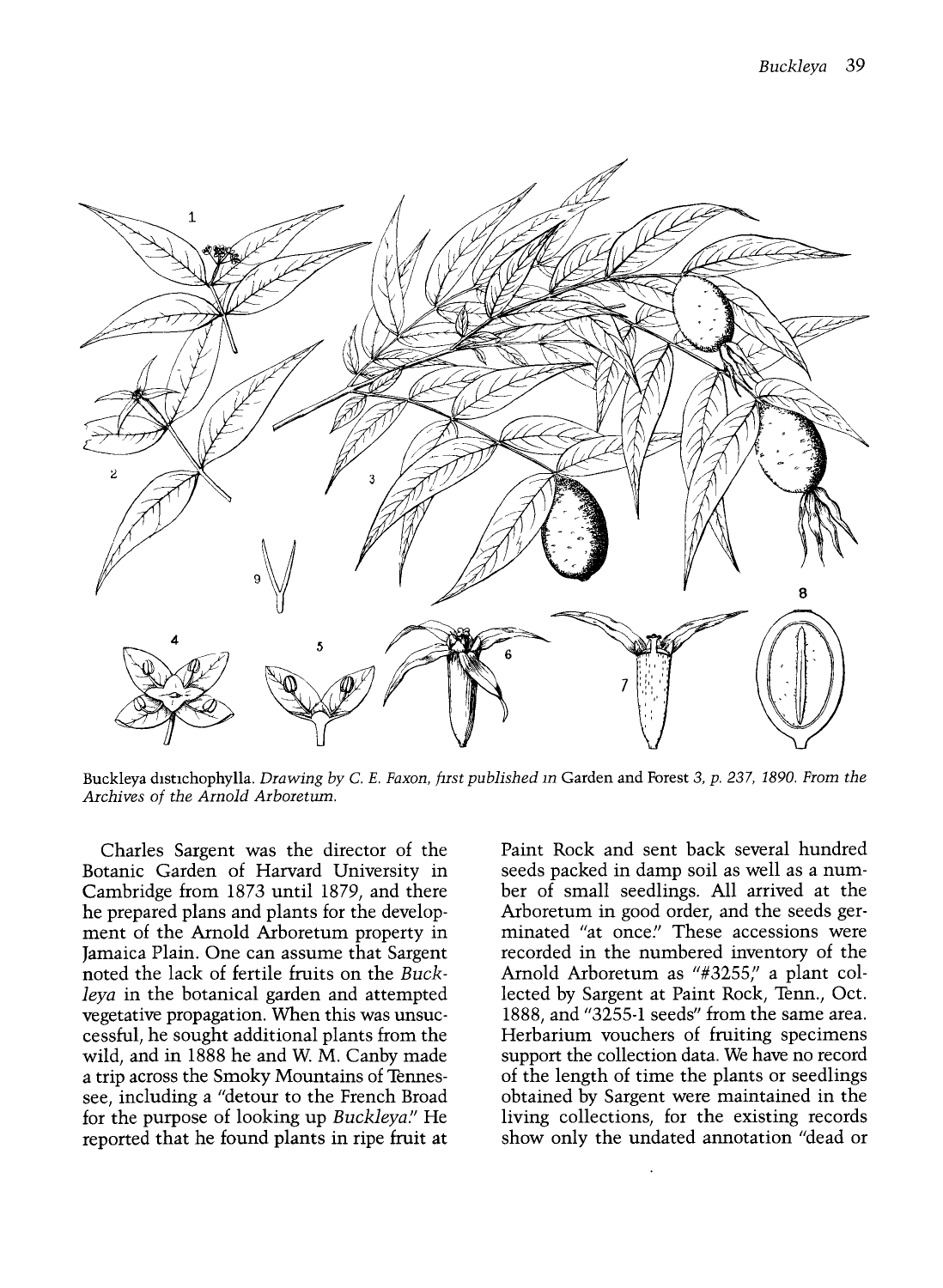disposed of," representing a period when nonornamental nlants were removed from the living collections.

Sargent wrote of his search for this plant and of its introduction to cultivation in an article on "New or Little Known Plants" in Garden and Forest in 1890. A plate prepared by Charles Faxon was included and is reproduced here. Buckleya, as a native plant, was not included in any edition of A Manual of Botany as prepared by Asa Gray, although several of these editions included the state of Virginia, where the plant has been found. It was first mentioned in the eighth edition of Gray's Manual of Botany published by M. L. Fernald in 1950. Sargent mentioned the plant only briefly in a footnote in his Silva of North America. Buckleya is included in Rehder's Manual of Cultivated Trees and Shrubs, but supporting specimens for this record are only those of the Botanic Garden of Harvard University.

When the Botanic Garden in Cambridge was abandoned in favor of university-sponsored housing at the end of World War II, the shrub introduced by Asa Gray in 1843 and cared for by Charles Sargent in 1873 was transplanted to the grounds of the Arnold Arboretum in 1946. It continues to thrive in a natural stand of Tsuga canadensis, the Canada hemlock.

Buckleya is a genus of dioecious shrubs, the male and female flowers occurring on different plants. The specimen Asa Gray collected is a female plant. Buckleya is known to be a semi-parasitic plant, that is, during part of its development it is dependent as a parasite on the attachment of its roots to those of other plants. The plant becomes a shrub, has green leaves, and does manufacture its own food. I have not been able to locate a 19th-century reference to this parasitism, but herbarium specimens from the Biltmore Herbarium, collected in 1897, were made deliberately to show the haustorial connection with Tsuga canadensis. Since the natural range of Buckleya distichophylla is also that of the Carolina hemlock, botanists speculate that Tsuga

caroliniana might have been the original host plant. In the last decade, other botanists have \_ reported an association of Buckleya with species of Pinus, and, in fact, as many as twenty five different forbs, grasses, and ferns as well as broad-leafed trees. Even today it is not clear at what stages of growth or for how long or to what degree *Buckleya* must be dependent on a host plant.

Sargent reported in 1890 the lack of success in attempts to propagate vegetatively the specimen of Buckleya in the Botanic Garden in Cambridge. Since that time the Arnold Arboretum has acquired several seed lots of Buckleya distichophylla from native locations and from other plants in cultivation in the United States, and one infertile seed lot from the Forest Botanic Garden, Charlottenlund, Denmark. Mr. Fordham, longtime plant propagator for the Arnold Arboretum, has conducted many experiments with this species. In spite of Sargent's early report that seeds germinate "at once," Mr. Fordham has found that seeds failed to germinate when planted directly upon receipt. However, seeds given a cold treatment of 40 degrees for two or three months produced seedlings in over 50 percent of the cases. In 1962, a generous quantity of seeds and cuttings was received from Mr. Fred Lape from plants growing in the George Landis Arboretum in Esperance, New York. Mr. Lape wrote that the original plants in his collection came from seed collected by F. M. Crayton of Biltmore, North Carolina; they germinated well and are established in the Landis Arboretum as well as in an old woodlot. He reported that in one place "there is a spread of it the size of a small room," and that the large plants fruit heavily each year.

The cuttings received rooted poorly under mist propagation and developed roots only at the very base of the cutting. Other cuttings treated with Amchem 60-89 diluted to 5000 ppm produced better roots. The seeds developed and the seedlings appeared to flourish without a Tsuga or any other host plant present in the container. Thirty-five of the vigorous seedlings were planted on Hemlock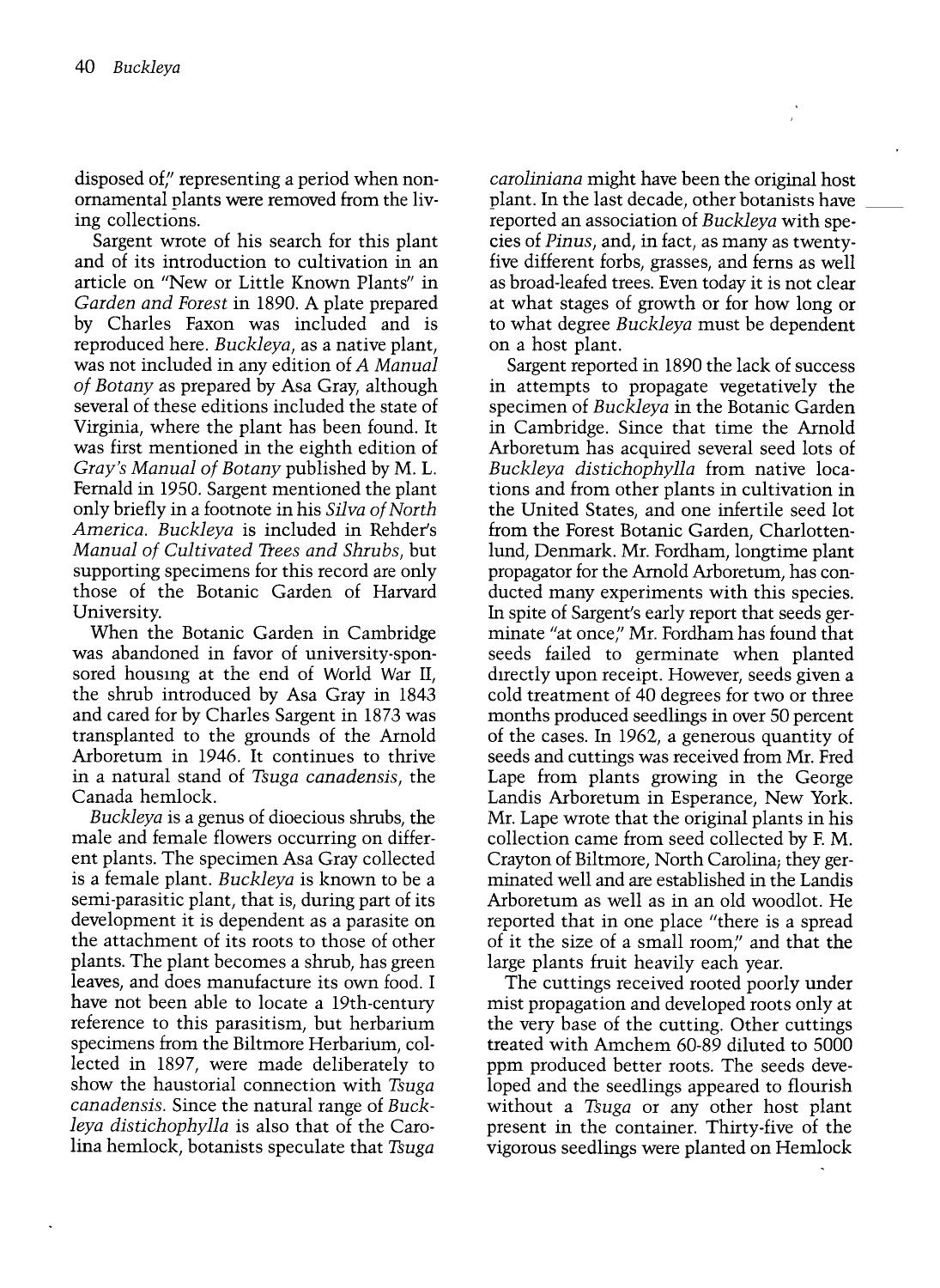

A young, vigorous Buckleya distichophylla seedlmg, raised from seed sent by the George Landis Arboretum in Esperance, New York, in 1978 (AA #166-78). It was planted m a pot with a Canada hemlock (seen on the left) in 1980, and planted outdoors in 1983. Photo by P. Del Tredici, 1986.